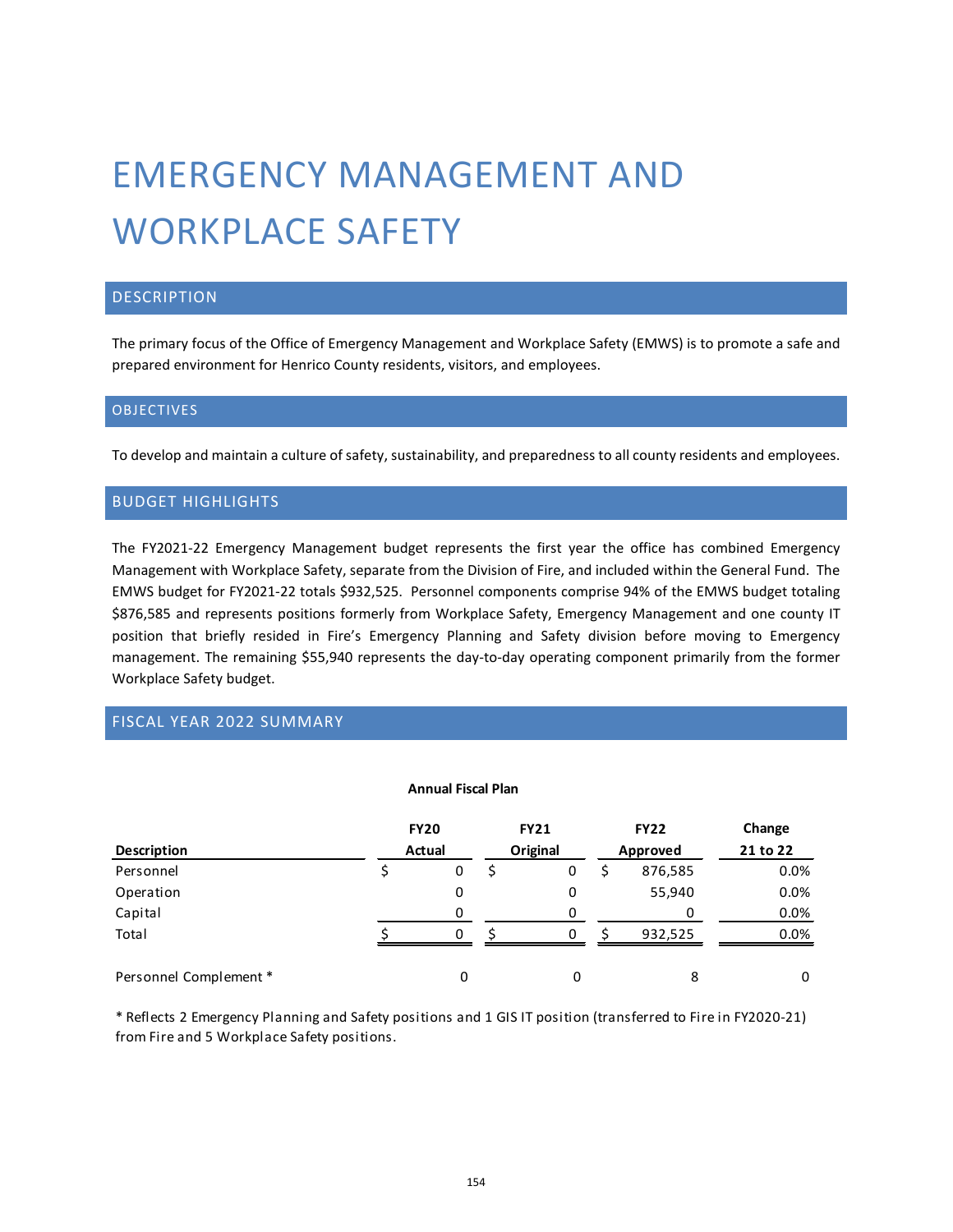#### PERFORMANCE MEASURES

|                                               |   |             |              | Change          |
|-----------------------------------------------|---|-------------|--------------|-----------------|
|                                               |   | <b>FY21</b> | <b>FY22</b>  | 21 to 22        |
| <b>Workload Measures</b>                      |   |             |              |                 |
| Higher hazard site audits performed           |   | 10          | 12           | 2               |
| Moderate to lower hazard site assessments     |   | 20          | 22           | $\mathcal{P}$   |
| Instructor led (in person), emergency trained |   | 476         | 550          | 74              |
| Virtual instructor led training, employees    |   | 18,145      | 3,549        | (14, 596)       |
| Annual environmental spill response training  |   | 263         | 280          | 17              |
| Employee injury / illness reports reviewed    |   | 583         | 550          | (33)            |
| Employee injury / illness on OSHA 300 logs    |   | 375         | 350          | (25)            |
| DMV driver reports reviewed                   |   | 252         | 250          | (2)             |
| DMV driver report deficiency notifications    |   | 86          | 75           | (11)            |
| Annual Bureau of Labor Statistics reports     |   | 20          | 10           | (10)            |
| Public facing interactive maps / applications |   | 4           | 6            | 2               |
| Internal interactive maps / applications      |   | 10          | 12           | 2               |
| Small map projects                            |   | 25          | 27           | 2               |
| Regulatory plans reviewed (EAP and COOP)      |   | 12          | 12           | 0               |
| EOC days active                               |   | 365         | 30           | (335)           |
| CERT hours (training and work)                |   | 210         | 480          | 270             |
| Training exercises / drills conducted         |   | 2           | 4            | 2               |
| <b>Effectiveness Measures</b>                 |   |             |              |                 |
| Environmental regulatory compliance           |   | 30          | 34           | 4               |
| Grant dollars used                            | Ś | 142,308     | \$<br>67,504 | \$<br>(74, 804) |

## DEPARTMENTAL HIGHLIGHTS

During the previous fiscal year, EMWS strengthened existing relationships with stakeholders and cultivated new relationships where needed. In addition to EMWS's ongoing safety training, regulatory assistance, workplace inspection, and compliance documentation efforts, all employees provided significant support to COVID-19-related relief efforts. Specifically, EMWS employees have served in multiple roles on Incident Management Teams in both Henrico and the Central Virginia Region, as well as the in the Henrico Emergency Operations Center and on Transition Teams. EMWS has also provided a reliable and cost-effective supply chain for all needed supplies related to the COVID-19 pandemic.

Safety Officers ensured that Henrico County complied with Virginia Occupational Safety and Health's (VOSH) Emergency Temporary Standard for COVID-19, which has affected all county operations and workplaces. The officers also reestablished the county-wide Safety Liaison program to update and maintain the Emergency Action Plans and Continuity of Operations Plans. They have supported multiple departments following VOSH investigations that included consultation, technical writing assistance and in-person settlement support. Going forward, EMWS will continue to provide workplace safety training to all employees through an online training provider, as well as reinstate the Safe and Sound Week event.

In addition to the county's ongoing COVID-19 relief efforts, EMWS will continue to work on state-required reports and documentation, consult on the Emergency Action Plans for all county departments and outside facilities, and offer support for multiple EOC activations that are responsible for managing a variety of incidents. The Environmental Coordinator will continue to ensure regulation compliance as well as implement and direct county environmental programs for both General Government and Henrico County Public Schools. The EMWS office has